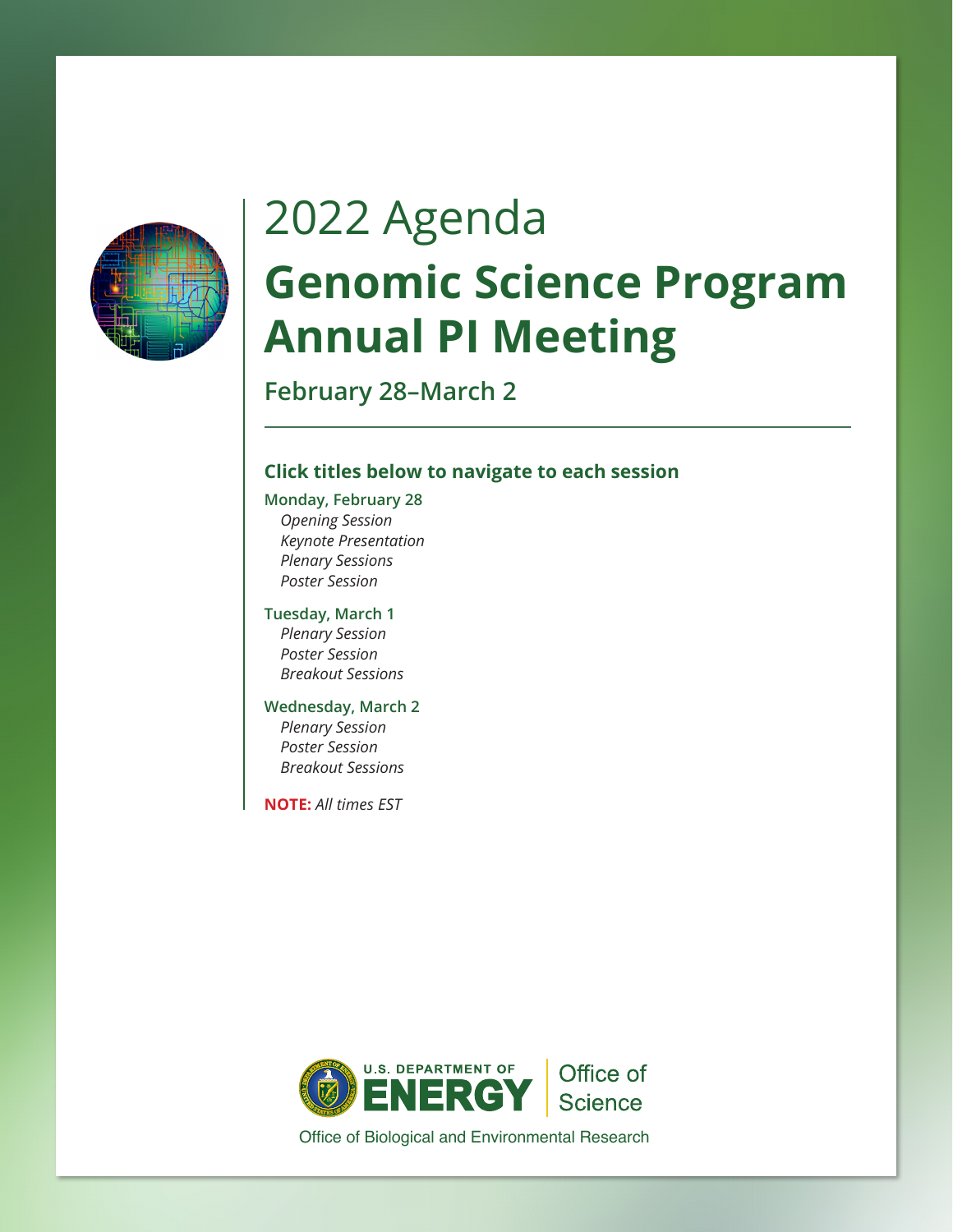### <span id="page-1-0"></span>MONDAY, FEBRUARY 28

### *Opening Session*

#### **10:00 a.m. Gather.town opens to meeting participants**

- **10:30 a.m. Sharlene Weatherwax, Associate Director, DOE Office of Biological and Environmental Research (BER)** Opening Remarks
- **10:40 a.m. Todd Anderson, Director, Biological Systems Science Division (BSSD)** Meeting Introduction

### *Keynote Presentation*

**11:00 a.m. Jennifer A. Doudna – Nobel Laureate in Chemistry** Professor of Biochemistry, Biophysics, and Structural Biology Department of Chemistry, Department of Molecular and Cell Biology University of California, Berkeley

#### **12:00 p.m. Break**

**Note:** After the shared opening keynote address, the Bioimaging Science Program (BSP) meeting will continue separately with a keynote presentation at 1:00 p.m. by Dr. Joachim Frank, Nobel Laureate in Chemistry, followed by plenary sessions. All are welcome to attend the presentation and sessions. The BSP meeting has a designated area in the shared Gather space. Please consult the meeting map and the [BSP agenda](https://custom.cvent.com/DCBD4ADAAD004096B1E4AD96F3C8049E/files/event/be7d36a6293f4b828fd7cf00893d8dfe/d2c53f1dc281442f9557ddc64690a556.pdf) for additional information.

### *Plenary Sessions*

**12:30 p.m. Bioenergy Research Center Technologies on the Pathway to Biofuels and Bioproducts** *Moderators:* Kent Peters and Shing Kwok

> *Session Description:* The Bioenergy Research Centers (BRCs) have been investigating and creating new technologies to make lignocellulose-derived biofuels and bioproducts a sustainable and commercially viable enterprise. Each Center will present an overview of their state-of-the-science technologies addressing sustainable production of biomass through biomass deconstruction and conversion to biofuels and bioproducts.

**12:30 p.m. Great Lakes Bioenergy Research Center (GLBRC)** *Speaker:* Trey Sato, University of Wisconsin, Madison *Presentation:* A GLBRC pipeline for sustainable production of fuels and chemicals from lignocellulosic biomass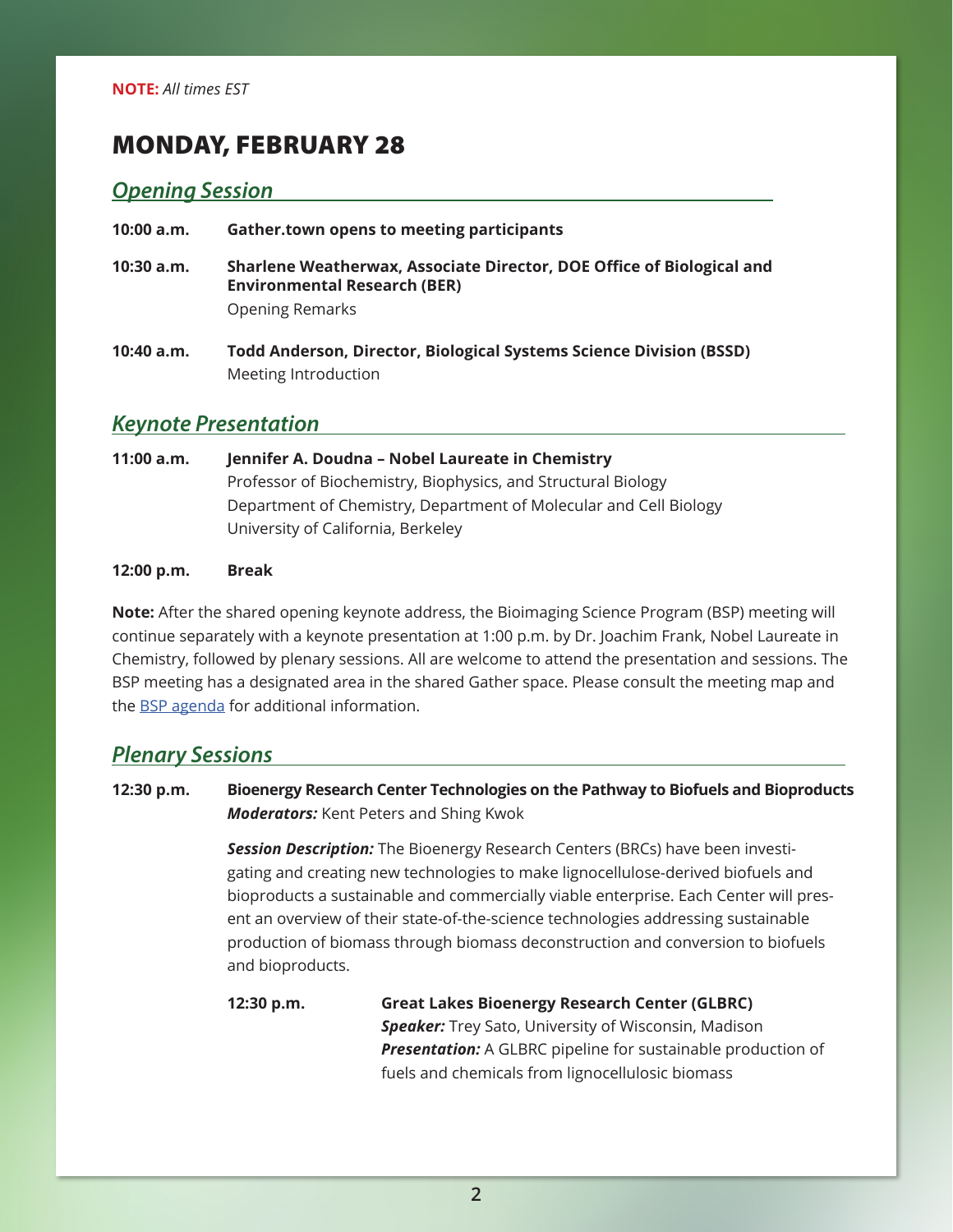<span id="page-2-0"></span>

|           | 1:00 p.m.                                                          | <b>Center for Advanced Bioenergy and Bioproducts</b><br><b>Innovation (CABBI)</b><br>Speaker: Vijay Singh, University of Illinois at Urbana-<br>Champaign<br><b>Presentation:</b> CABBI feedstocks to products pipeline<br>for biofuels and oleochemicals industries |
|-----------|--------------------------------------------------------------------|----------------------------------------------------------------------------------------------------------------------------------------------------------------------------------------------------------------------------------------------------------------------|
|           | 1:30 p.m.                                                          | <b>Joint BioEnergy Institute (JBEI)</b><br><b>Speaker:</b> Blake Simmons, Lawrence Berkeley National<br>Laboratory<br><b>Presentation:</b> BRC technologies on the pathway to biofuels and<br>bioproducts                                                            |
|           | 2:00 p.m.                                                          | <b>Center for Bioenergy Innovation (CBI)</b><br>Speaker: Gregg Beckham, National Renewable Energy<br>Laboratory<br><b>Presentation:</b> Holistic biomass valorization with consolidated<br>bioprocessing and lignin refining                                         |
| 2:30 p.m. | <b>Break</b>                                                       |                                                                                                                                                                                                                                                                      |
| 3:00 p.m. | <b>Early Career Research</b><br><b>Moderator: Pablo Rabinowicz</b> |                                                                                                                                                                                                                                                                      |
|           |                                                                    | Session Description: The 2021 DOE Office of Science Early Career Research Program<br>awardees from BER's Biological Systems Science Division will present their projects<br>to the Genomic Science Program community.                                                |
|           | 3:00-3:20 p.m.                                                     | PI: Melissa Cregger, Oak Ridge National Laboratory<br>Presentation: Understanding the effects of Populus-mycorrhizal<br>associations on plant productivity and resistance to abiotic stress                                                                          |
|           | 3:20-3:40 p.m.                                                     | PI: Ruben Rellan-Alvarez, North Carolina State University<br><b>Presentation:</b> Improving candidate gene discovery by<br>combining multiple genetic mapping datasets                                                                                               |
|           | 3:40-4:00 p.m.                                                     | PI: Benjamin Cole, Lawrence Berkeley National Laboratory<br><b>Presentation:</b> Defining the influence of environmental stress<br>on bioenergy feedstocks at single-cell resolution                                                                                 |

# *Poster Session*

**4:30–5:45 p.m.**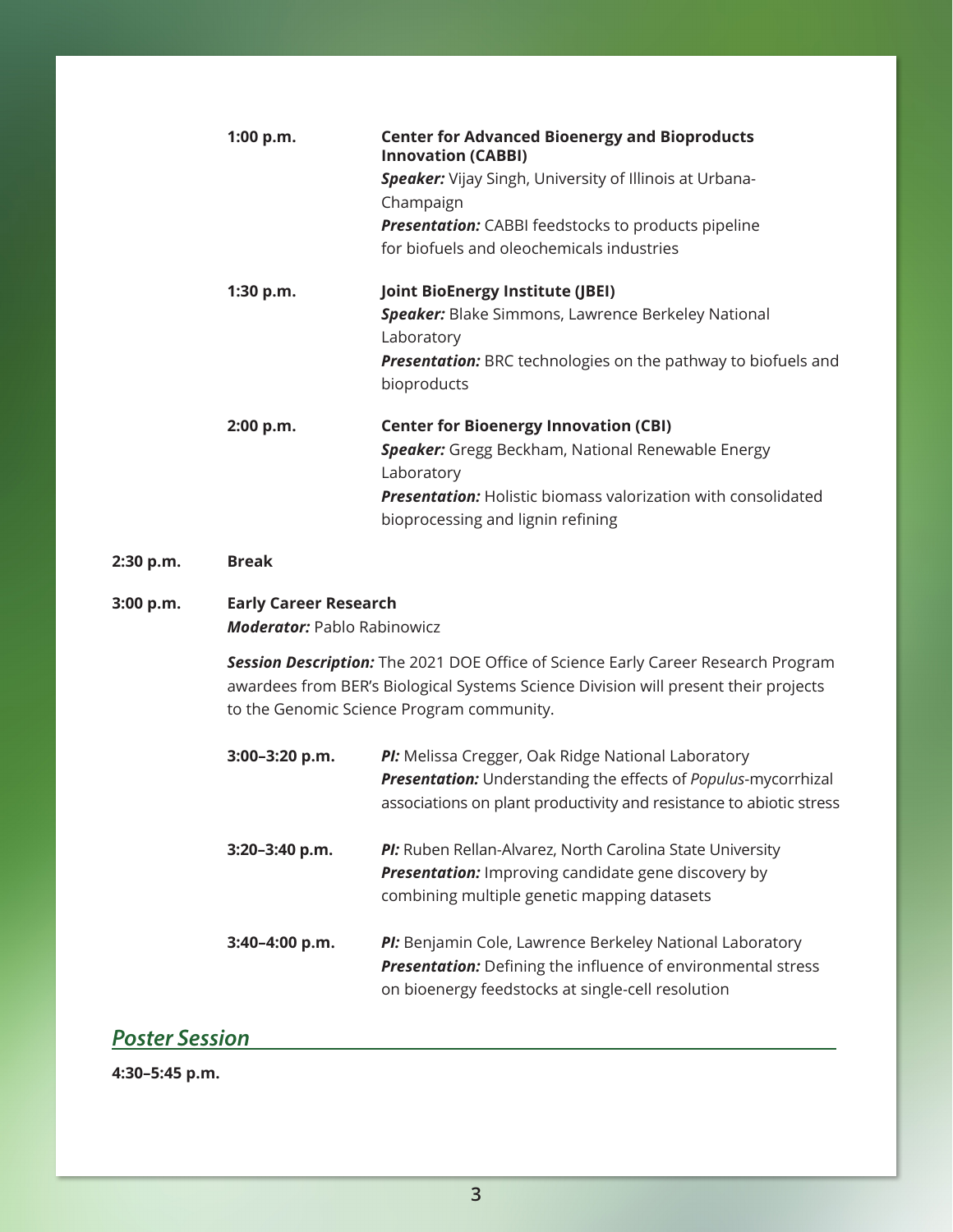# <span id="page-3-0"></span>TUESDAY, MARCH 1

### *Plenary Session*

#### **10:00 a.m. User Facilities and Resources**

*Moderator:* Ramana Madupu

 *Session Description:* Towards advancing its research goals, the Biological Systems Science Division supports national scientific user facilities, community resources, and computational resources. These world-class facilities and resources provide BER researchers and the broader user community access to a suite of enabling capabilities, technologies, and data. They also foster multidisciplinary research efforts through cross-facility integrative programs. In this session, speakers will provide an update on the latest capabilities and joint efforts among user facilities to advance Genomic Science research.

- **10:00–10:20 a.m. Joint Genome Institute (JGI) Lawrence Berkeley National Laboratory Speaker:** Nigel Mouncey, Director [GI **Presentation:** Integrative and Collaborative Genome Science at IGI
- **10:20–10:40 a.m. Environmental Molecular Sciences Laboratory (EMSL) Pacific Northwest National Laboratory** *Speaker:* Douglas Mans *Presentation:* Building a Digital Phenome: EMSL's roadmap and efforts to date
- **10:40–11:10 a.m. BER Beamline Resources**

 *Speaker:* Hoi-Ying Holman, Director of Berkeley Synchrotron Infrared Structural Biology (BSISB) Program, MBIB, LBNL  *Presentation:* Shining Synchrotron infrared Light on the Microbial World

- **11:10–11:30 a.m. National Microbiome Data Collaborative (NMDC) Lawrence Berkeley National Laboratory** *Speaker:* Emiley Eloe-Fadrosh **Presentation:** Advancing collaborative microbiome research with the National Microbiome Data Collaborative
- **11:30–11:50 a.m. DOE Systems Biology Knowledgebase (KBase) Lawrence Berkeley National Laboratory** *Speaker:* Adam Arkin *Presentation:* Exploring mechanisms of environmental and biological interaction with multi-omic sample analysis in KBase

**11:50-12:00 p.m. Q&A**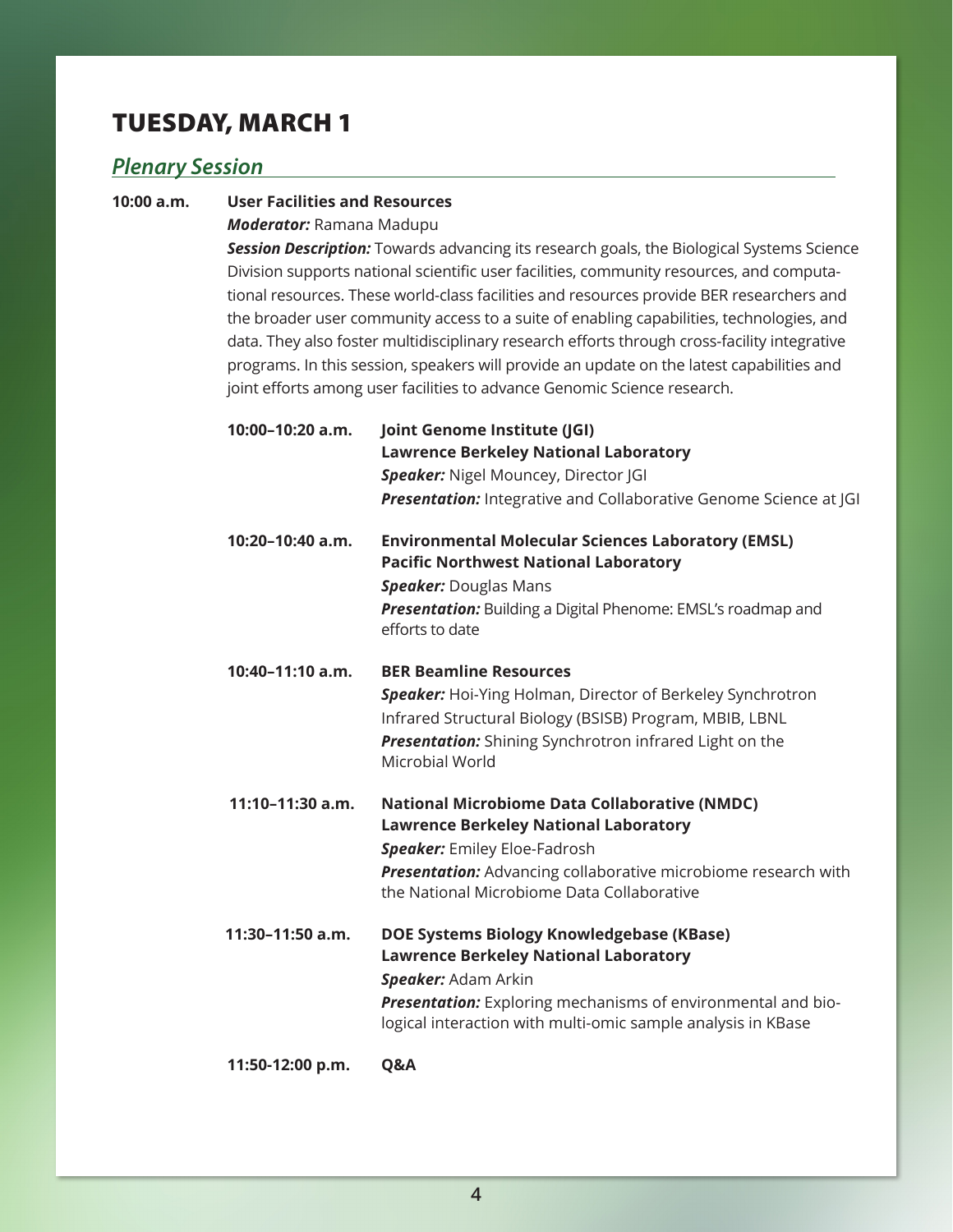### <span id="page-4-0"></span>*Poster Session*

**12:30–1:45 p.m.**

### *Breakout Sessions — Tuesday*

#### **2:00 p.m. SESSION A -- BREAKOUT ROOM A (ADENINE) Environmental Microbiology** *Moderator:* Boris Wawrik

*Session Description:* Environmental microbiomes are comprised of interconnected and dynamic populations of microbes with high phyletic and genomic diversity. Networks of microbial interactions shape and condition the environment in ways that profoundly affect the physical world. Increasingly sophisticated molecular tools coupled to computational techniques and high-resolution analytical technologies offer exciting and growing opportunities for investigating the functional properties of microbes in their natural context. This session highlights BER's support for studies that leverage integrated, multidisciplinary research to assess microbial cycling of elements in the environment and will seek to explore future trends and challenges in environmental microbiome research.

| 2:00-2:25 p.m. | <b>Speaker/PI:</b> Ranjani Murali, California Institute of Technology |
|----------------|-----------------------------------------------------------------------|
|                | <b>Project:</b> Cell to ecosystem: Understanding methane and associ-  |
|                | ated nutrient cycling by sediment-hosted syntrophic consortia         |
|                | and their viral predators                                             |
|                | <b>Presentation:</b> Unpacking the pangenomes and hidden pheno-       |
|                | typic heterogeneity among syntrophic methane-                         |
|                | oxidizing consortia                                                   |
|                |                                                                       |

- **2:25–2:50 p.m.** *Speaker:* Pieter Candry, University of Washington *PI:* Mari Winkler, University of Washington **Project:** Integrating single-cell wetland microbiome structure, function, and activity to ecosystem-scale biogeochemical fluxes *Presentation:* Experimental and mathematical models bridging single cell-to-ecosystem scales to evaluate climatewetland feedback mechanisms
- **2:50–3:15 p.m.** *Speaker:* Sophia Ewens, University of California, Berkeley *PI:* John Coates, University of California, Berkeley **Project:** Using a systems biology approach to describe the role of dissimilatory phosphite oxidation in the global phosphorus cycle *Presentation:* The global prevalence and biogeochemical impact of ancient phosphorus-oxidizing bacteria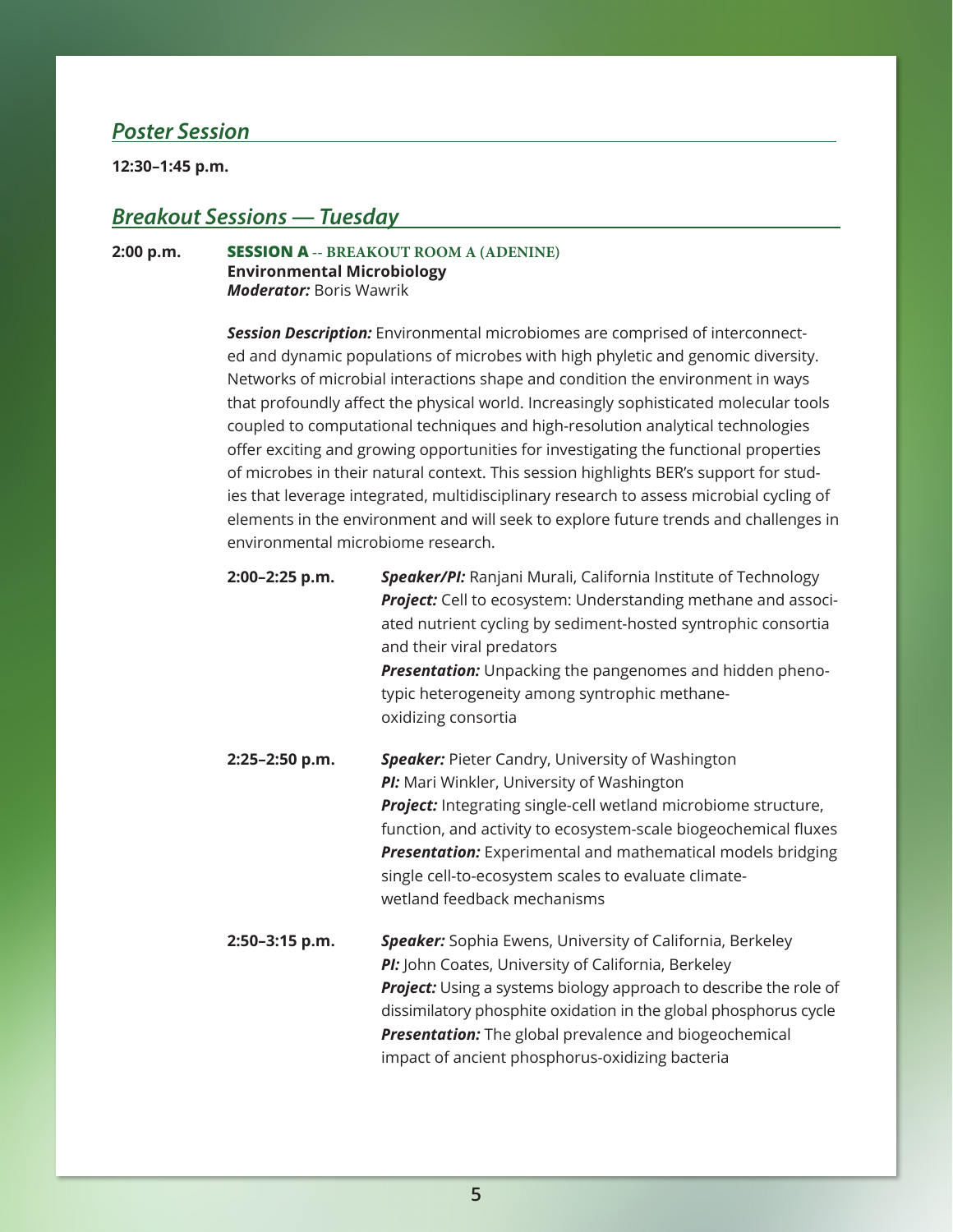| 3:15-3:40 p.m. | Speaker/PI: Jennifer Bhatnagar, Boston University<br>Project: Molecular mechanisms of mycorrhizal-decomposer<br>interactions and impacts on terrestrial biogeochemistry<br>Presentation: Ectomycorrhizal fungi regulate soil microbial<br>function under varying resource availability                                                                                                          |
|----------------|-------------------------------------------------------------------------------------------------------------------------------------------------------------------------------------------------------------------------------------------------------------------------------------------------------------------------------------------------------------------------------------------------|
| 3:40-3:50 p.m. | <b>Break</b>                                                                                                                                                                                                                                                                                                                                                                                    |
| 3:50-4:15 p.m. | Speaker/PI: Karen Lloyd, University of Tennessee<br>Project: Using culture-independent methods to link active<br>compound-specific carbon degradation to greenhouse gas<br>production and recycling in natural populations of permafrost<br>microbes<br>Presentation: Complex microbial communities and mecha-<br>nisms of carbon degradation in the arctic permafrost of Sval-<br>bard, Norway |
| 4:15-4:40 p.m. | Speaker: Aaron Jon Robinson, Los Alamos National Laboratory<br>PI: Patrick Chain, Los Alamos National Laboratory<br>Project: National Lab Science Focus Area: Bacterial: Fungal<br>Interactions and Their Role in Soil Functioning<br><b>Presentation:</b> Multi-omics and image-based studies expand<br>knowledge of bacterial-fungal interactions at variable scales                          |
| 4:40-5:05 p.m. | Speaker: Mengting Yuan, University of California, Berkeley<br>PI: Mary Firestone, University of California, Berkeley<br>Project/Presentation: Cross-kingdom interactions: The founda-                                                                                                                                                                                                           |

#### **2:00 p.m. SESSION B -- BREAKOUT ROOM T (THYMINE) Systems Biology of Bioenergy-Relevant Microbes** *Moderator:* Dawn Adin

*Session Description:* The Genomic Science program supports research aimed at understanding the fundamental properties of bioenergy-relevant organisms at the genomic scale and aims to have researchers translate that gained knowledge to enhance the production capabilities of microbes for sustainable bioenergy. The portfolio supports projects spanning a diverse range of organisms and approaches to understand and harness the biosynthetic processing power of the microbial world. This session will provide opportunities for different projects in the portfolio to share their current research.

tion for nutrient cycling in grassland soils

**2:00–2:25 p.m.** *Speaker***/***PI:* Jose Avalos, Princeton University *Presentation:* Optogenetic control of microbial consortia populations for fuel and chemical production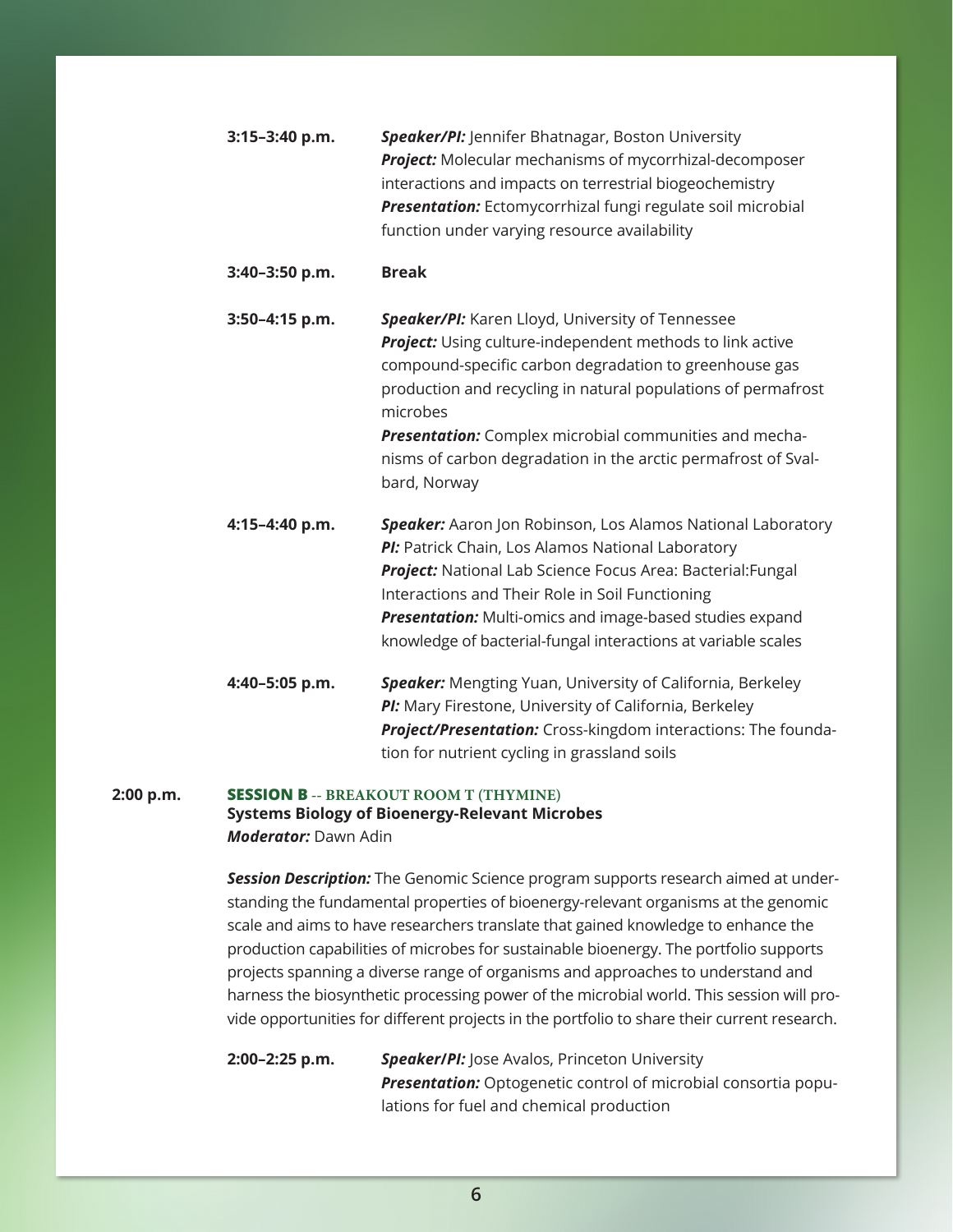| 2:25-2:50 p.m.   | <b>Speaker/PI:</b> Danielle Tullman-Ercek, Northwestern University<br><b>Presentation:</b> Exploring bacterial microcompartments to<br>overcome bottlenecks in sustainable biochemical production                                   |
|------------------|-------------------------------------------------------------------------------------------------------------------------------------------------------------------------------------------------------------------------------------|
| 2:50-3:15 p.m.   | <b>Speaker:</b> Ying Zhang, University of Rhode Island<br>PI: Michael Adams, University of Georgia<br><b>Presentation:</b> Systems biology-based optimization of extremely<br>thermophilic lignocellulose conversion to bioproducts |
| $3:15-3:45$ p.m. | <b>Break</b>                                                                                                                                                                                                                        |
| $3:45-4:10 p.m.$ | <b>Speaker/PI:</b> Cong Trinh, University of Tennessee<br><b>Presentation:</b> Discovery of novel genotypes and cellular pro-<br>cesses underlying robustness in Yarrowia lipolytica for novel                                      |

**4:10–4:35 p.m.** *Speaker/PI:* Justin North, The Ohio State University *Presentation:* Metabolic engineering and modeling of an anaerobic cycle for enhanced bacterial ethylene synthesis

biotransformation

**4:35–5:00 p.m.** *Speaker/PI:* Michelle O'Malley, University of California, Santa Barbara *Presentation:* Engineering synthetic anaerobic consortia inspired by the rumen for biomass breakdown and conversion

#### **2:00 p.m. SESSION C -- BREAKOUT ROOM C (CYTOSINE)**

**Breaking the Bottleneck of Genomes: Accelerating Functional Characterization of Regulatory Mechanisms and Multigene Traits in Bioenergy Crop Plants – I** *Moderator:* Cathy Ronning

*Session Description:* The rate of genome sequencing has greatly accelerated in recent years, outpacing the ability to determine function(s) of computationally discovered genes and resulting in thousands of genes annotated as "hypothetical" or "unknown." Thus, characterization and validation of gene function are still major bottlenecks to fully understand and enable development of productive, sustainable bioenergy crops that are resilient and adaptable to changing environments. In 2019 a new effort in plant research was initiated for integrative genomics-based research and technology leading to transformative approaches to determine gene function in plants and plant processes of interest to BER. This is the first of two sessions featuring advances in defining the vast amounts of genomic information underlying bioenergy-relevant traits from the Genomic Science program's Plant Gene Function portfolio.

**2:00–2:25 p.m.** *Speaker/PI:* Ana Alonso, University of North Texas *Presentation:* Functional analysis of candidate genes involved in oil storage and stability in pennycress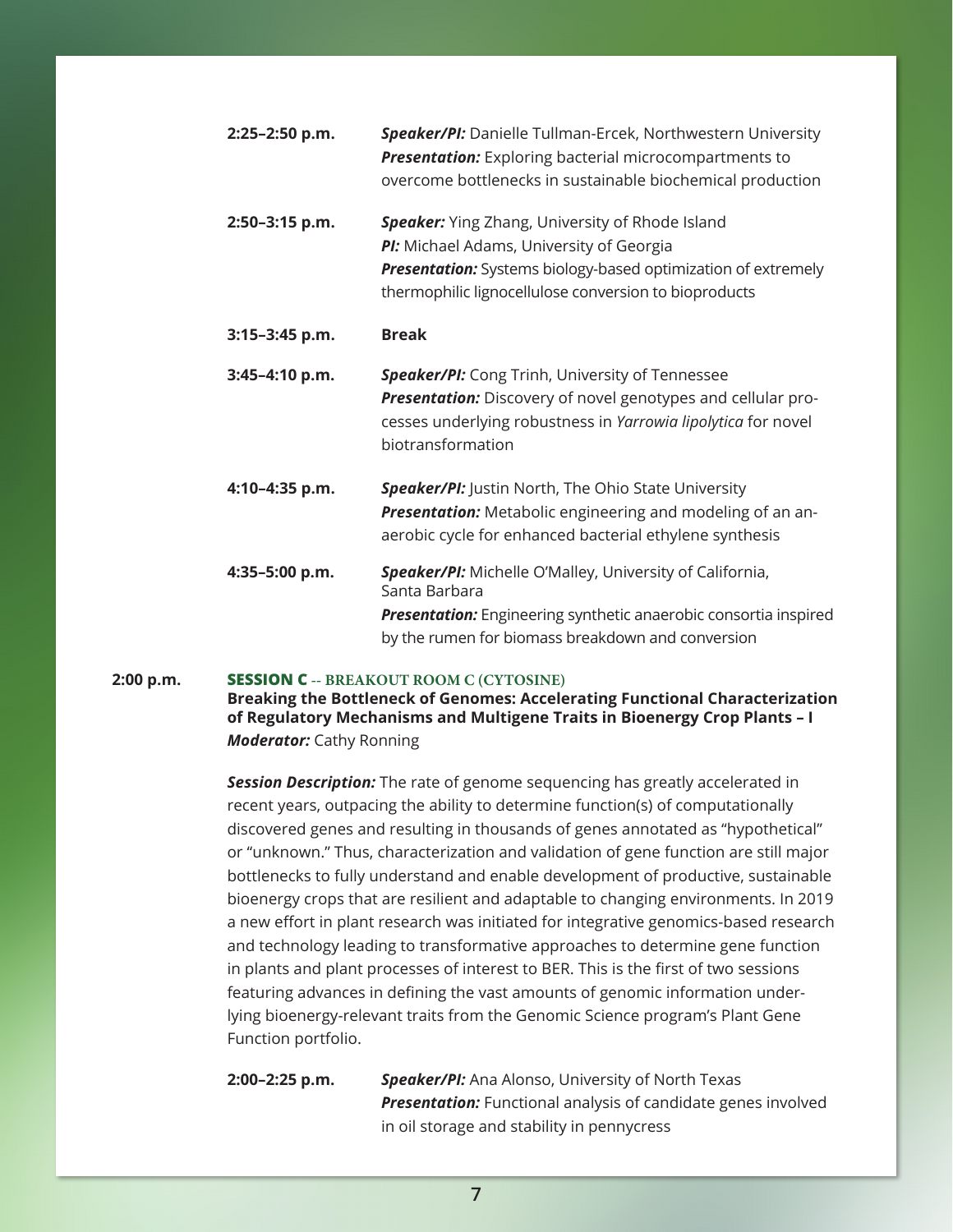| $2:25-2:50$ p.m. | <b>Speaker/PI:</b> José Dinneny, Stanford University           |
|------------------|----------------------------------------------------------------|
|                  | <b>Project/Presentation:</b> Discovering innovations in stress |
|                  | tolerance through comparative gene regulatory network          |
|                  | analysis and cell-type specific expression maps                |

**2:50–3:15 p.m.** *Speaker:* Lianyong Wang, Princeton University **PI:** Martin Jonikas, Princeton University *Project/Presentation:* Transforming our understanding of chloroplast-associated genes through comprehensive characterization of protein localizations and protein-protein interactions

#### **3:15–3:45 p.m. Break**

**3:45–4:10 p.m.** *Speaker/PI:* Kranthi Varala, Purdue University **Project:** InferNet: Gene function inference by leveraging large, organ-specific expression datasets and validation of nonredundant regulators **Presentation:** Learning novel regulators of seed lipid content

and composition by inferring organ-specific transcriptional networks

- **4:10–4:35 p.m.** *Speaker/PI:* Brian Fox, University of Wisconsin, Madison *Project:* Creation of an acyltransferase toolbox for plant biomass engineering *Presentation:* Additions to the BAHD acyltransferase toolbox
- **4:35–5:00 p.m.** *Speaker/PI:* James Umen, Donald Danforth Plant Science Center *Project/Presentation:* Deep Green: Structural and functional genomic characterization of conserved unannotated green lineage proteins

#### **2:00 p.m. SESSION D -- BREAKOUT ROOM G (GUANINE) National Microbiome Data Collaborative Workshop**

*Session Description:* The National Microbiome Data Collaborative (NMDC) team will host an interactive, two-hour workshop to showcase the features of the NMDC Data Portal and NMDC Metadata Submission System. During the first hour of the workshop, attendees will work in small breakout groups to search for specific pieces of data. During the second hour, attendees are invited to bring sample metadata from their own microbiome research studies to validate against existing data standards within the NMDC Metadata Submission System. Attendees will be encouraged to provide real-time user feedback to the NMDC team throughout the workshop.

*Registration Link:* [https://lbnl.zoom.us/meeting/register/tJUvfu2hrjksGt01Gs7VkFD-](https://lbnl.zoom.us/meeting/register/tJUvfu2hrjksGt01Gs7VkFD2JCsdXgvG15W7)2ICsdXgvG15W7

*Contact:* Pajau Vangay (pvangay@lbl.gov)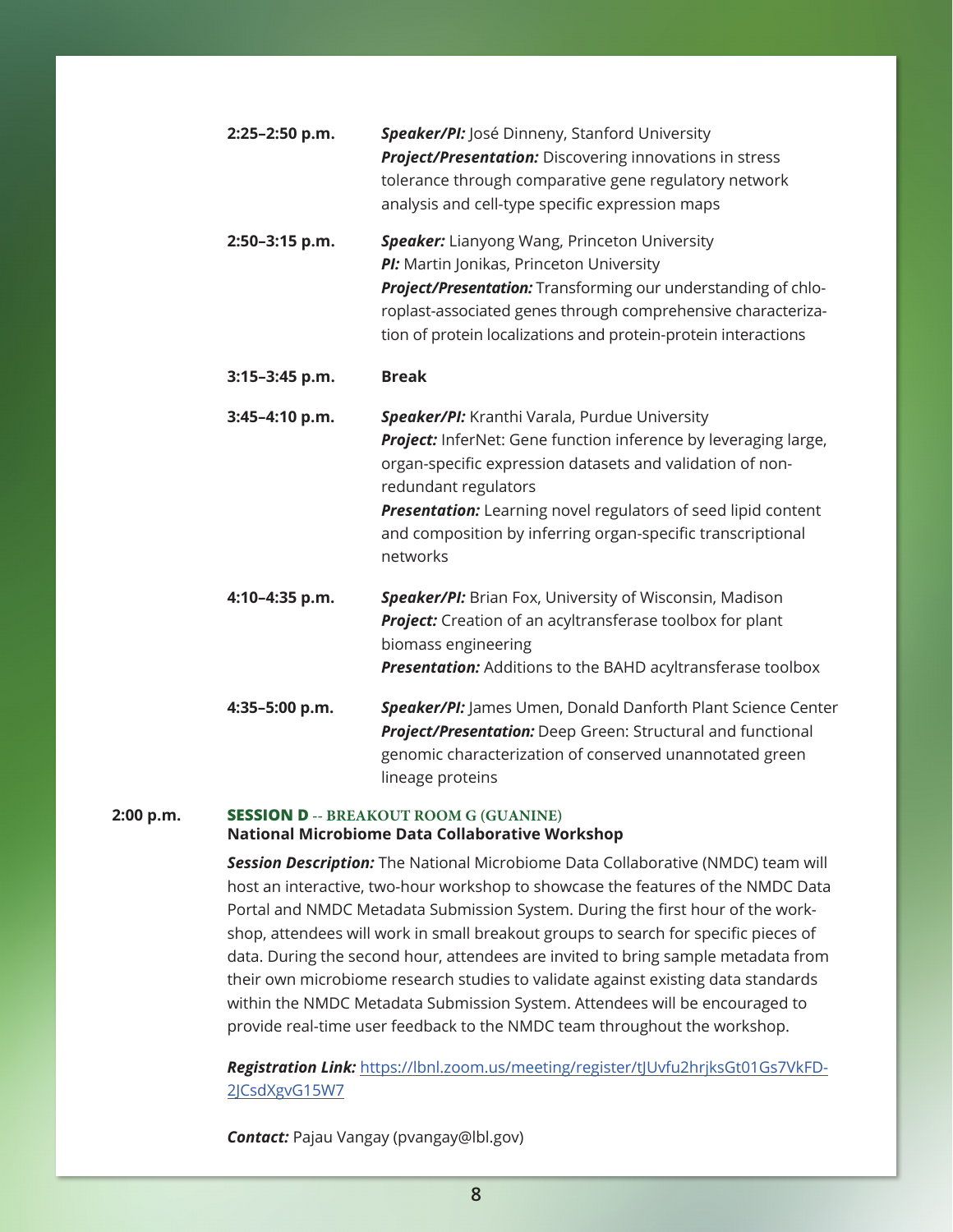### <span id="page-8-0"></span>WEDNESDAY, MARCH 2

### *Plenary Session*

**10:00 a.m. Functional Genomics: What's Structure Got to Do With It?** *Moderator:* Amy Swain

> *Session Description:* Gaining a predictive and functional understanding of complex biological systems is a fundamental goal of the Genomic Science program (GSP). Through the DOE Systems Biology Knowledgebase (KBase), GSP researchers have access to data and tools to analyze data and generate biological system models. Recent BER-supported collaboration between KBase and the Protein Data Bank (PDB) will enable bi-directional linkages and enhance integration and access to macromolecular structure information that can augment genomic studies. In addition to experimentally determined structures already available in PDB, highly accurate predicted protein structures are becoming available thanks to the advent of neural network-based protein structure prediction platforms. Through these platforms, structural models of plant and microbial proteomes can be generated on a timescale useful to BER's genomic studies, and this information can also be used to identify specific targets worth further exploration through experimental approaches. Speakers will discuss revolutionary new tools, their implications for genomics research, and their emerging accessibility to GSP scientists.

| 10:00-10:30 a.m. | <b>Speaker:</b> David Baker, director, Institute for Protein Design;                                                                           |
|------------------|------------------------------------------------------------------------------------------------------------------------------------------------|
|                  | University of Washington                                                                                                                       |
|                  | <b>Presentation:</b> Deep learning for protein structure modeling<br>and design                                                                |
| 10:30-10:50 a.m. | <b>Speaker:</b> Christopher S. Henry, Argonne National Laboratory<br><b>Dreamerian:</b> $Integrating the equation and a point of the product.$ |

*Presentation:* Integrating structure and omics data to understand protein function and organism phenotypes in KBase

- **10:50–11:10 a.m.** *Speaker:* Stephen K. Burley, director, RCSB Protein Data Bank; Rutgers, The State University of New Jersey *Presentation:* Digital data resources for understanding biomolecules in 3D at the atomic level
- **11:10–11:30 a.m.** *Speaker:* Ada Sedova, Oak Ridge National Laboratory *Presentation:* Breaking the genome annotation bottleneck with protein structure, deep learning, and high-performance computing
- **11:30–11:50 a.m.** *Speaker:* Nikos C. Kyrpides, Lawrence Berkeley National Laboratory *Presentation:* Uncovering the functional dark matter

**11:50–12:00 p.m. Q&A**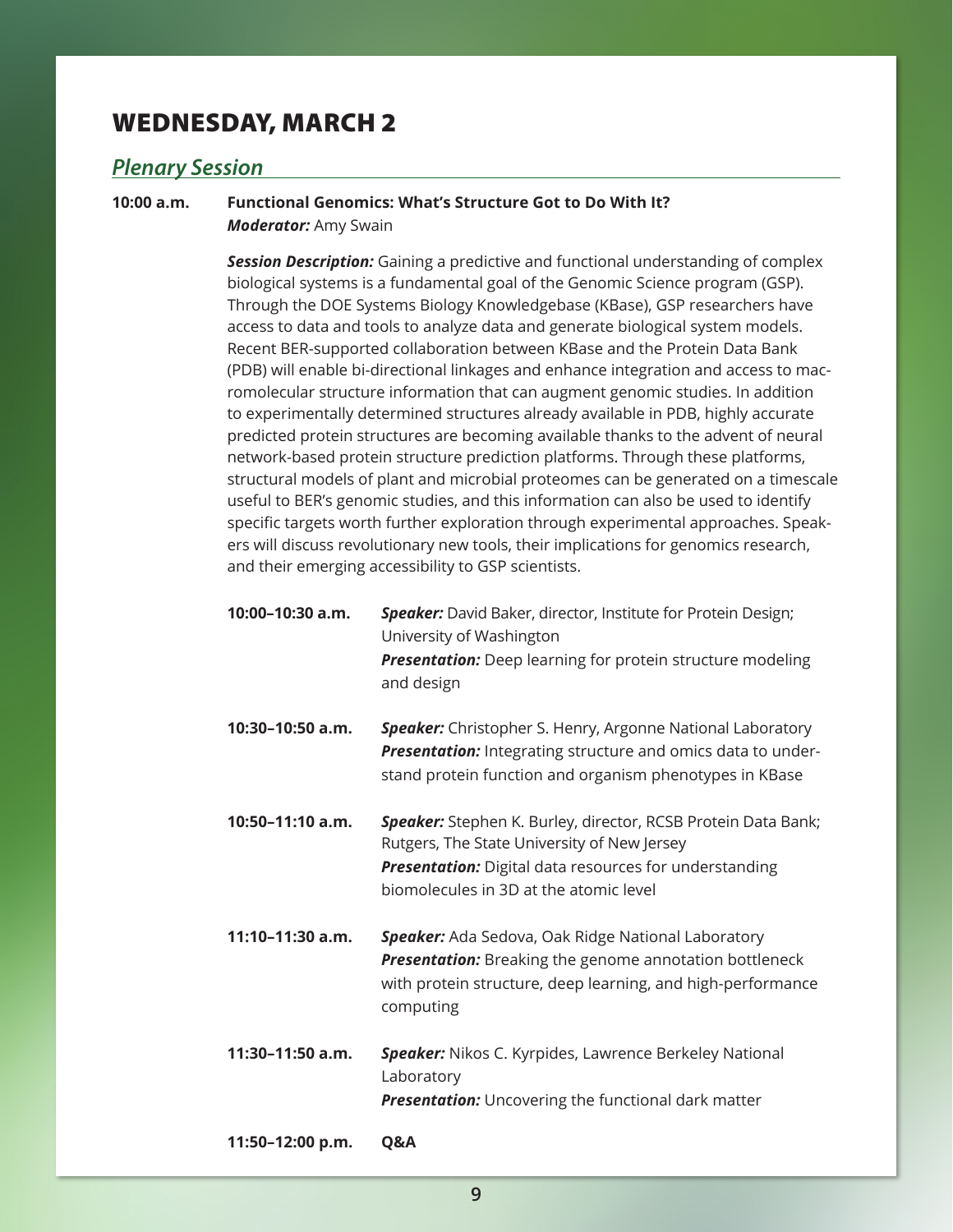### <span id="page-9-0"></span>*Poster Session*

**12:30–1:45 p.m.** 

### *Breakout Sessions — Wednesday*

#### **2:00 p.m. SESSION E -- BREAKOUT ROOM A (ADENINE)**

**What We Learn by Designing, Building, and Testing Biosystems**  *Moderator:* Pablo Rabinowicz

**Session Description:** Genome editing and other new synthetic biology technologies are enabling both precise and extensive modification of biological systems, resulting in the generation of organisms with functions not found in nature or previously thought unattainable. The iterative design, building, and testing of such engineered biosystems often uncovers unknown biological principles that not only allow improving the designs but also expand our knowledge of fundamental biology. This session will highlight what we have learned by engineering plants and microbes within the Genomic Science program's Biosystems Design portfolio.

| 2:00-2:05 p.m. | <b>Introduction: Pablo Rabinowicz</b>                                                                                                                                                             |
|----------------|---------------------------------------------------------------------------------------------------------------------------------------------------------------------------------------------------|
| 2:05-2:30 p.m. | <b>Speaker:</b> Rob Martienssen, Cold Spring Harbor Laboratory<br><b>Presentation:</b> Biological design of Lemnaceae aquatic plants<br>for biodiesel production                                  |
| 2:30-2:55 p.m. | <b>Speaker:</b> Davinia Salvachua, National Renewable Energy<br>Laboratory<br>Presentation: Systems biology in white-rot fungi: Lignin<br>digestion and ingestion?                                |
| 2:55-3:10 p.m. | <b>Break</b>                                                                                                                                                                                      |
| 3:10-3:35 p.m. | Speaker: Sabeeha Merchant, University of California, Berkeley<br>PI: Kris Noyogi, University of California, Berkeley<br><b>Presentation:</b> Polycistronic mRNAs for synthetic gene<br>expression |
| 3:35-4:00 p.m. | Speaker: Ivan Baxter, Donald Danforth Plant Science Center<br>Presentation: Integrated understanding and engineering of<br>whole plant water use efficiency in Sorghum and Setaria                |
| 4:00-4:25 p.m. | <b>Speaker:</b> Mike Jewett, Northwestern University<br><b>Presentation:</b> Using cell-free systems to transform biosystems<br>design for carbon-negative manufacturing                          |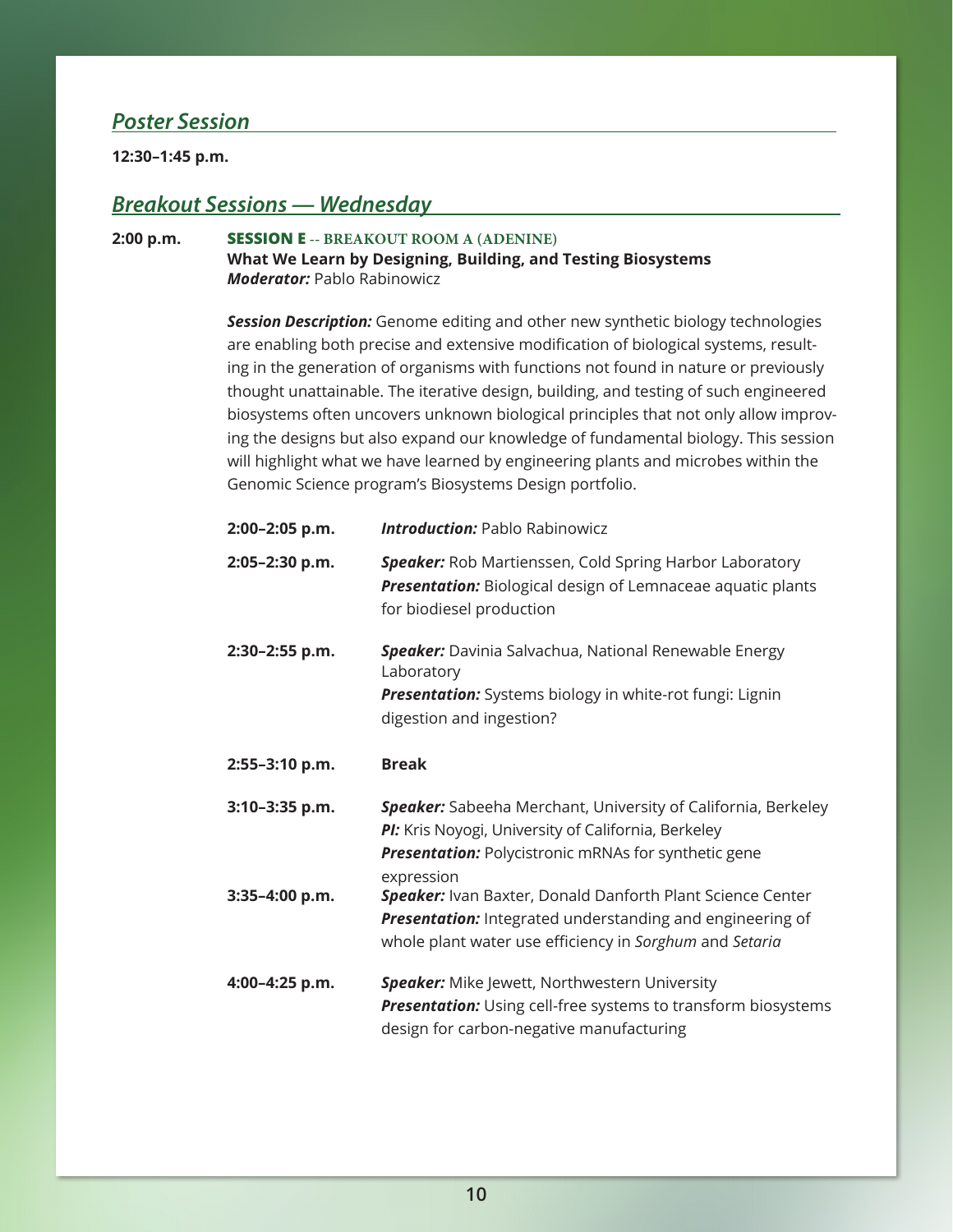#### **2:00 p.m. SESSION F -- BREAKOUT ROOM T (THYMINE) Enabling Capabilities for BSSD Science** *Moderator:* Ramana Madupu

*Session Description:* High-throughput, multi-omics techniques produce rich data layers of genomes, transcriptomes, proteomes, metabolomes, and other relevant data types. BSSD seeks to provide the scientific community and users access to open-source computational platforms and experimental capabilities for systems biology research. Integrative efforts within KBase, NMDC, and the Facilities Integrating Collaborations for User Science (FICUS) program at The Joint Genome Institute (JGI) and the Environmental Molecular Sciences Laboratory (EMSL) enable researchers to utilize a broad range of the experimental and data science capabilities for multidisciplinary science. This session will showcase projects that have leveraged BSSD user facilities and resources.

**2:00–2:05 p.m.** *Introduction:* Ramana Madupu **2:05–2:30 p.m.** *Speaker:* Kevin Myers, Great Lakes Bioenergy Research Center, University of Wisconsin, Madison *Presentation:* Leveraging genomic science facilities for bioenergy research and education **2:30–2:55 p.m.** *Speaker:* Jeff Blanchard, University of Massachusetts, Amherst **Presentation:** Integration of mass spectroscopy and genetic results from DOE user facilities provides new insights on longterm warming at Harvard Forest **2:55–3:20 p.m.** *Speaker:* Mikayla Borton, Pacific Northwest National Laboratory **Presentation:** Putting river microbiomes on the map: Continentalscale context for thousands of newly sampled microbial genomes from North America **3:20–3:40 p.m. Break**

#### **3:40–4:30 p.m.** *Panel Discussion:* With speakers and representatives from JGI, NMDC, EMSL, and KBase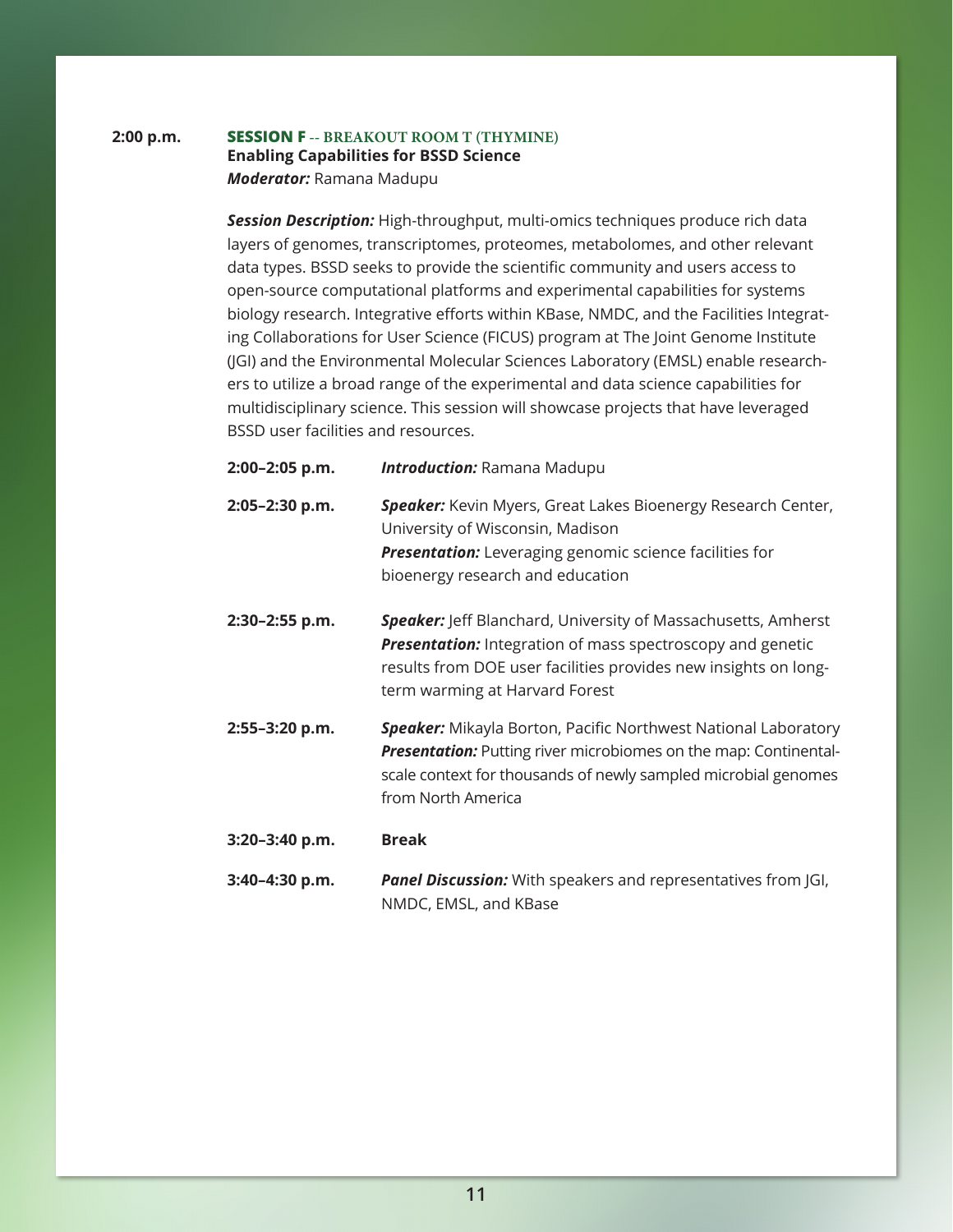#### **2:00 p.m. SESSION G -- BREAKOUT ROOM G (GUANINE)**

#### **Synthetic Consortia and Microbiome Engineering**  *Moderators:* Boris Wawrik and Dawn Adin

*Session Description:* Recent discoveries and technology developments in environmental microbiology has opened the door to new ways to study microbial populations in complex settings through the design and engineering of microbiomes and synthetic consortia. This session will address challenges related to establishing, modeling, and engineering microbiomes, as well as the tools necessary to make advances in this emerging field in microbial systems biology.

- **2:00–2:25 p.m.** *Speaker:* Trent Northen, Lawrence Berkeley National Laboratory *Project:* National Lab Science Focus Area: m-CAFEs (Microbial Community Analysis & Functional Evaluation in Soils Scientific Focus Area) *Presentation:* A standardized consortium and toolbox for deconstructing rhizosphere interactions
- **2:25–2:50 p.m.** *Speaker:* Oriane Moyne, University of California, San Diego *PI:* Karsten Zengler, University of California, San Diego *Project Title:* National Lab Science Focus Area: Trial Ecosystems for the Advancement of Microbiome Science (TEAMS) **Presentation:** Functional niches enable the design of targeted interventions and predict outcomes in a microbial community
- **2:50–3:15 p.m.** *Speaker:* Nina Lin, University of Michigan *Project:* Developing, understanding, and harnessing modular carbon/nitrogen-fixing tripartite microbial consortia for versatile production of biofuel and platform chemicals *Presentation:* Towards highly efficient synthetic microbial consortia for converting unconventional feedstocks to advanced bioproducts: Opportunities and challenges

#### **3:15–3:40 p.m. Break**

**3:40–4:05 p.m.** *Speaker:* Ryan McClure, Pacific Northwest National Laboratory *Project:* National Lab Science Focus Area: Phenotypic Response of the Soil Microbiome to Environmental Perturbations *Presentation:* Defined microbial communities: Application of simplified systems to map complexities of soil microbiome interactions

**4:05–4:30 p.m.** *Speaker:* Robert Egbert, Pacific Northwest National Laboratory *Project:* National Lab Science Focus Area: Persistence Control of Engineered Functions in Complex Soil Microbiomes *Presentation:* Biocontainment in the rhizosphere through persistence control engineering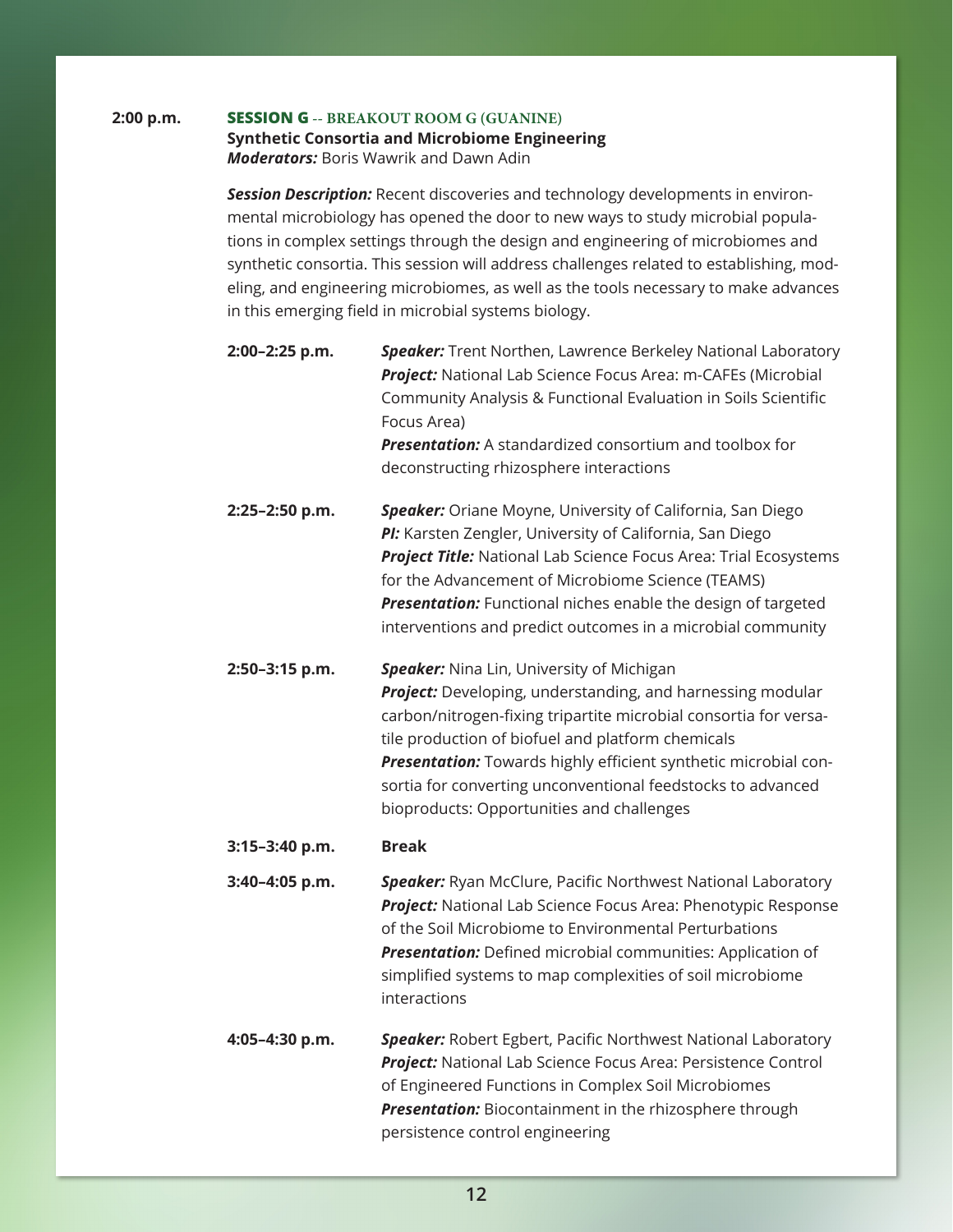**4:30–4:55 p.m.** *Speaker:* Jun Lee, Oak Ridge National Laboratory *PI:* Mitch Doktycz, Oak Ridge National Laboratory *Project Title:* National Lab Science Focus Area: Plant-Microbe Interfaces

> *Presentation Title:* Plant-Microbe Interfaces: The use of synthetic communities and microbiome transfers to elucidate microbial-provided plant thermal benefits

#### **2:00 p.m. SESSION H -- BREAKOUT ROOM C (CYTOSINE)**

**Breaking the Bottleneck of Genomes: Accelerating Functional Characterization of Regulatory Mechanisms and Multigene Traits in Bioenergy Crop Plants – II** *Moderator:* Cathy Ronning

*Session Description:* The rate of genome sequencing has greatly accelerated in recent years, outpacing the ability to determine function(s) of computationally discovered genes and resulting in thousands of genes annotated as "hypothetical" or "unknown." Thus, characterization and validation of gene function are still major bottlenecks to fully understand and enable development of productive, sustainable bioenergy crops that are resilient and adaptable to changing environments. In 2019 a new effort in plant research was initiated for integrative genomics-based research and technology leading to transformative approaches to determine gene function in plants and plant processes of interest to BER. This is the second of two sessions featuring advances in defining the vast amounts of genomic information underlying bioenergy-relevant traits from the Genomic Science program's Plant Gene Function portfolio.

| 2:00-2:25 p.m. | <b>Speaker:</b> Brian Dilkes, Purdue University                      |
|----------------|----------------------------------------------------------------------|
|                | PI: Clint Chapple, Purdue University                                 |
|                | <b>Project/Presentation:</b> Coupling metabolic source isotopic pair |
|                | labeling and genome-wide association for metabolite and gene         |
|                | annotation in plants                                                 |
|                |                                                                      |

**2:25–2:50 p.m.** *Speaker/PI:* Andrea Eveland, Donald Danforth Plant Science Center *Project:* Elucidating the molecular mechanisms underlying drought resilience in *Sorghum*

> *Presentation:* Using molecular genetics and precision phenotyping to elucidate gene function contributing to drought resilience in *Sorghum*

**2:50–3:15 p.m.** *Speaker/PI:* Hiroshi Maeda, University of Wisconsin, Madison *Project:* Constructing the nitrogen flux maps (NFMs) of plants *Presentation:* Comprehensive characterization of aminotransferases (ATs) to construct nitrogen flux maps (NFMs) of plants

#### **3:15–3:45 p.m. Break**